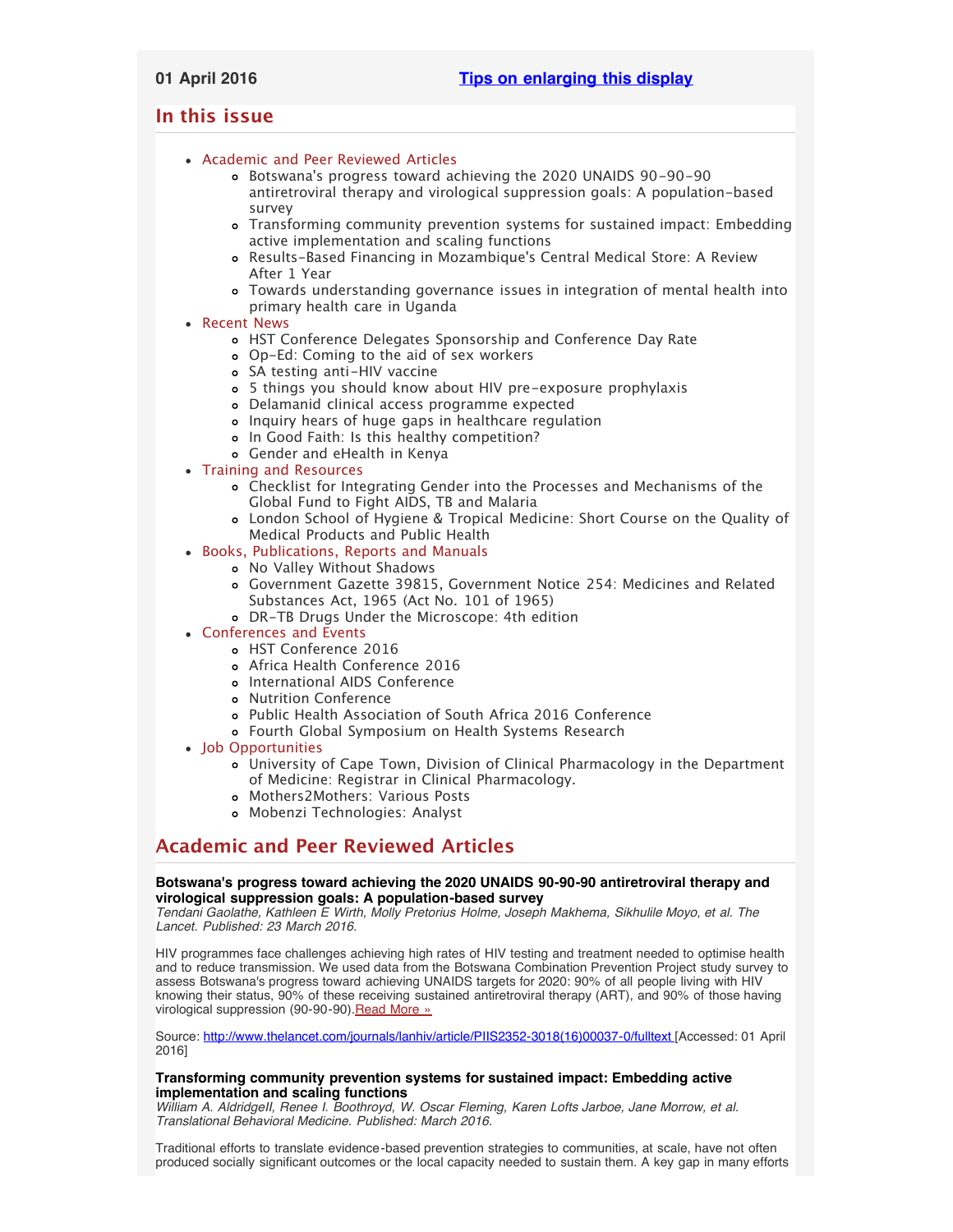is the transformation of community prevention systems to support and sustain local infrastructure for the active implementation, scaling, and continuous improvement of effective prevention strategies. Read More »

Source: <http://link.springer.com/article/10.1007%2Fs13142-015-0351-y>[Accessed: 01 April 2016]

#### **Results-Based Financing in Mozambique's Central Medical Store: A Review After 1 Year**

*Cary Spisak, Lindsay Morgan, Rena Eichler, James Rosen, Brian Serumaga, Angela Wanga. Global Health: Science and Practice. Published: 2 March 2016*

Public health commodity supply chains are typically weak in low-income countries, partly because they have many disparate yet interdependent functions and components. Approaches to strengthening supply chains in such settings have often fallen short-they address technical weaknesses, but not the incentives that motivate staff to perform better. [Read More »](http://www.ghspjournal.org/content/4/1/165.full.pdf+html)

Source: [http://www.ghspjournal.org/content/4/1/165.full.pdf+html\[](http://www.ghspjournal.org/content/4/1/165.full.pdf+html)Accessed: 01 April 2016]

#### **[back to top](#page-0-3)**

#### <span id="page-1-0"></span>**Towards understanding governance issues in integration of mental health into primary health care in Uganda**

*James Mugisha, Joshua Ssebunnya and Fred N. Kigozi. International Journal of Mental Health Systems. Published: 24 March 2016.*

There is a growing burden of mental illness in low income countries. The situation is further worsened by the high poverty levels in these countries, resulting in difficult choices for their health sectors as regards to responding to the burden of mental health problems. In Uganda, integration of mental health into primary health care (PHC) has been adopted as the most vital strategy for ensuring mental health service delivery to the general population. [Read More »](http://ijmhs.biomedcentral.com/articles/10.1186/s13033-016-0057-7)

Source: [http://ijmhs.biomedcentral.com/articles/10.1186/s13033-016-0057-7\[](http://ijmhs.biomedcentral.com/articles/10.1186/s13033-016-0057-7)Accessed: 01 April 2016]

**[back to top](#page-0-3)**

## <span id="page-1-1"></span>**Recent News**

## **Conference Delegates Sponsorship and Conference Day Rate**

*Health Systems Trust. Published: 30 March 2016.*

HST is pleased to make available a limited number of bursaries to qualifying applicants to attend the HST Conference, as well as a day rate for self-funding delegates who wish to attend for one day.[Read More »](http://www.hst.org.za/news/conference-delegates-sponsorship-and-conference-day-rate)

Source: [http://www.hstconference2016.org.za/news/30-03-2016/](http://www.hstconference2016.org.za/news/30-03-2016/conference-delegates-sponsorship-and-conference-day-rate)[Accessed: 01 April 2016]

#### **[back to top](#page-0-3)**

## <span id="page-1-2"></span>**Op-Ed: Coming to the aid of sex workers**

*Daily Maverick. Published: 13 March 2016.*

In the same week that former President Thabo Mbeki stirred emotions with his weekly letter 'seeking to clarify' his views on HIV and AIDS, South Africa launched the national sex worker HIV plan aimed at arresting runaway infection rates in this vulnerable sector of our population. [Read More »](http://www.hst.org.za/news/op-ed-coming-aid-sex-workers)

Source: [http://www.dailymaverick.co.za/article/2016-03-13-op-ed-coming-to-the-aid](http://www.dailymaverick.co.za/article/2016-03-13-op-ed-coming-to-the-aid-of-sex-workers/?utm_source=Daily+Maverick+First+Thing&utm_campaign=c110eac1aa-First_Thing_08_Feb2_7_2016&utm_medium=email&utm_term=0_c81900545f-c110eac1aa-127650657#.VuZkyHolrIU) [Accessed: 01 April 2016]

#### **[back to top](#page-0-3)**

#### <span id="page-1-3"></span>**SA testing anti-HIV vaccine**

*Times Live. Published: 17 March 2016.*

Scientists will know in May if they can test it on 7000 people, said investigator Professor Glenda Gray, president of the SA Medical Research Council. Read More »

Source: <http://www.timeslive.co.za/thetimes/2016/03/17/SA-testing-anti-HIV-vaccine>[Accessed: 01 April 2016]

#### **[back to top](#page-0-3)**

## <span id="page-1-4"></span>**5 things you should know about HIV pre-exposure prophylaxis**

*Health-e News. Published: 15 March 2016.*

South Africa has just announced that thousands of HIV-negative sex workers will be eligible to receive antiretrovirals (ARV) to help prevent them from becoming infected with HIV. Here are five things you should know about HIV pre-exposure prophylaxis. [Read More »](http://www.hst.org.za/news/5-things-you-should-know-about-hiv-pre-exposure)

Source: [http://www.health-e.org.za/2016/03/15/ \[](http://www.health-e.org.za/2016/03/15/5-things-you-should-know-about-hiv-pre-exposure-prophylaxis/)Accessed: 01 April 2016]

#### **[back to top](#page-0-3)**

<span id="page-1-5"></span>**Delamanid clinical access programme expected** *Health-e News. Published: 29 March 2016.*

The South African National Department of Health is expected to roll out a clinical access programme to allow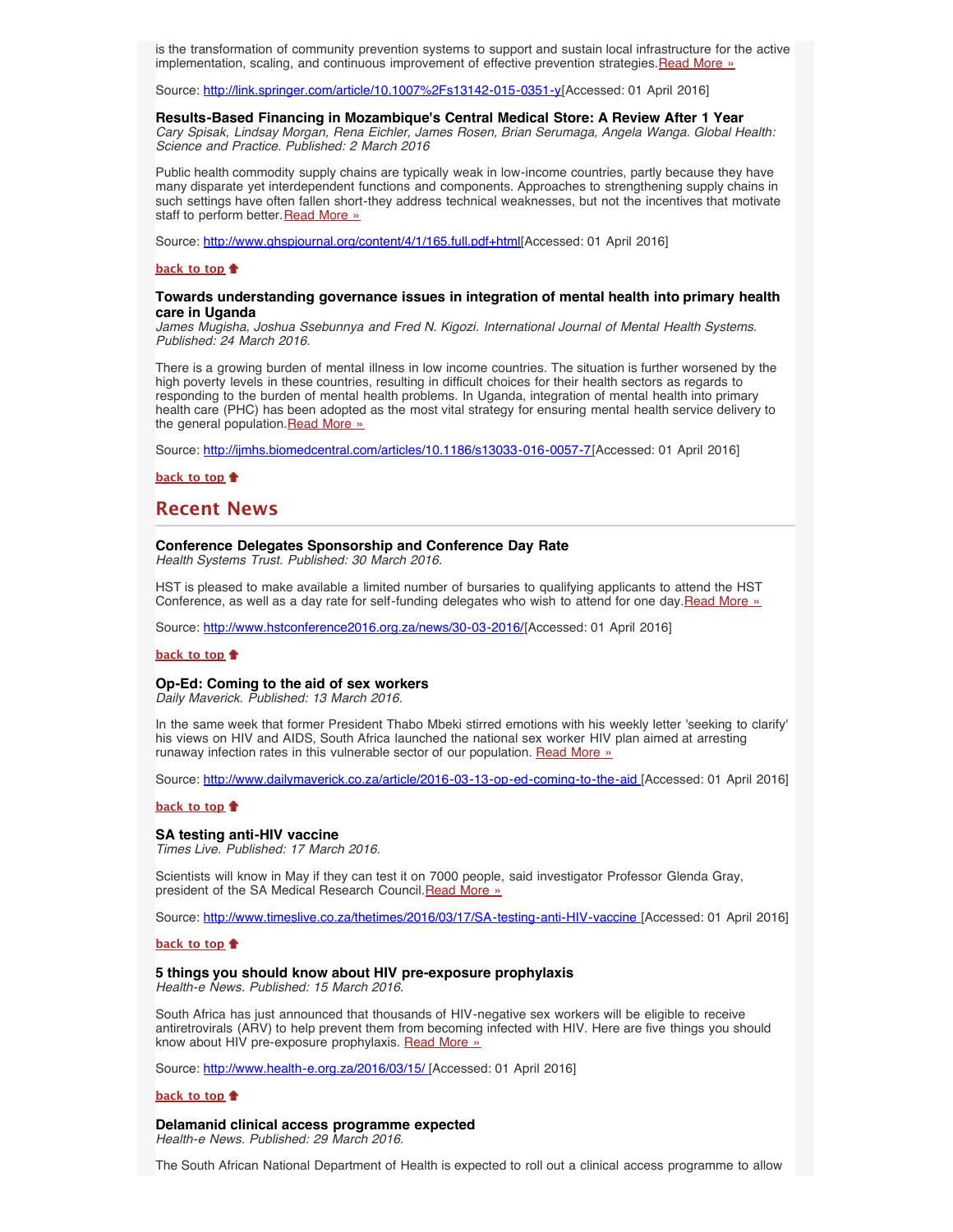drug-resistant tuberculosis (DR-TB) patients access to the new drug Delamanid.[Read More »](http://www.hst.org.za/news/delamanid-clinical-access-programme-expected)

Source: <http://www.health-e.org.za/2016/03/29/south-africa-to-roll-out-delamanid/>[Accessed: 01 April 2016]

## **[back to top](#page-0-3)**

#### **Inquiry hears of huge gaps in healthcare regulation**

*BDlive. Published: 22 March 2016.*

Barely a month into public hearings, the Competition Commission's Healthcare Market Inquiry has revealed gaping holes in the regulation of private healthcare, raising tough questions about the Department of Health's capacity to create an enabling environment for business while protecting consumers' rights.[Read More »](http://www.hst.org.za/news/inquiry-hears-huge-gaps-healthcare-regulation)

Source: [http://www.bdlive.co.za/national/health/2016/03/22/news-analysis-inquiry-hears-of-huge-gaps-in](http://www.bdlive.co.za/national/health/2016/03/22/news-analysis-inquiry-hears-of-huge-gaps-in-healthcare-regulation)[healthcare-regulation](http://www.bdlive.co.za/national/health/2016/03/22/news-analysis-inquiry-hears-of-huge-gaps-in-healthcare-regulation) [Accessed: 01 April 2016]

#### **[back to top](#page-0-3)**

## **In Good Faith: Is this healthy competition?**

*Financial Mail. Published: 24 March 2016.*

While SA tries to find the best way of handling medical costs for its people, a major dispute on medical aid fees has been thrashed out in court in neighbouring Namibia, which faces a similar problem. That country's high court has handed down a judgment that could result in big changes to the way medical aid funds work. The decision is part of a long-running dispute between Namibia's medical aid funds (Namaf) and the Namibian competition commission. [Read More »](http://www.hst.org.za/news/good-faith-healthy-competition)

Source: [http://www.financialmail.co.za/opinion/ingoodfaith/2016/03/24/\[](http://www.financialmail.co.za/opinion/ingoodfaith/2016/03/24/in-good-faith-is-this-healthy-competition)Accessed: 01 April 2016]

#### **[back to top](#page-0-3)**

#### **Gender and eHealth in Kenya**

*Health Systems Global. Published: 7 March 2016.*

E-Health or the use of Information and Communication Technology (ICT) for health is increasingly being adopted in Kenya to bridge the gap in access to health services, and improve efficiency and governance of the health system in an effort to achieve better health outcomes. In Kenya, a mobile technology revolution is evolving with mobile coverage estimated to be over 80% and internet use through mobile subscriptions 99%. [Read More »](http://www.hst.org.za/news/gender-and-ehealth-kenya)

Source: [http://www.healthsystemsglobal.org/blog/104/Gender-and-e-Health-in-Kenya.html\[](http://www.healthsystemsglobal.org/blog/104/Gender-and-e-Health-in-Kenya.html)Accessed: 01 April 2016]

**[back to top](#page-0-3)**

# **Training and Resources**

#### **Checklist for Integrating Gender into the Processes and Mechanisms of the Global Fund to Fight AIDS, TB and Malaria**

*United Nations Development Programme. Published: 9 February 2016. URL: [http://www.hst.org.za/publications/checklist-integrating-gender-processes](http://www.hst.org.za/publications/checklist-integrating-gender-processes-and-mechanisms-global-fund-fight-aids-tb-and-mal)*

This Checklist has been developed to support the integration of gender-responsive components into the implementation of HIV programmes supported by the Global Fund to Fight AIDS, TB and Malaria (the Global Fund). The Checklist in its 2015 revised form provides specific steps and examples to ensure that the gender dimensions of not only HIV but also tuberculosis (TB) and malaria are addressed in all phases of programming.

#### **[back to top](#page-0-3)**

#### <span id="page-2-0"></span>**London School of Hygiene & Tropical Medicine: Short Course on the Quality of Medical Products and Public Health**

*When: 4 - 9 July 2016 Email: <http://www.lshtm.ac.uk/study/cpd/medicalproducts.html>*

The second course on medicine quality and public health will take place from 4 - 9 July 2016 at the London School of Hygiene & Tropical Medicine in London.

**[back to top](#page-0-3)**

# <span id="page-2-1"></span>**Books, Publications, Reports and Manuals**

#### **No Valley Without Shadows**

*Medecins sans Frontiers. Published: March 2016.*

The 'No Valley Without Shadows' book aims to provide a unique insight into the struggle for affordable treatment in South Africa that pitted activists against powerful pharmaceutical companies in the 2000s. [Read](http://www.hst.org.za/publications/no-valley-without-shadows) [More »](http://www.hst.org.za/publications/no-valley-without-shadows)

**[back to top](#page-0-3)**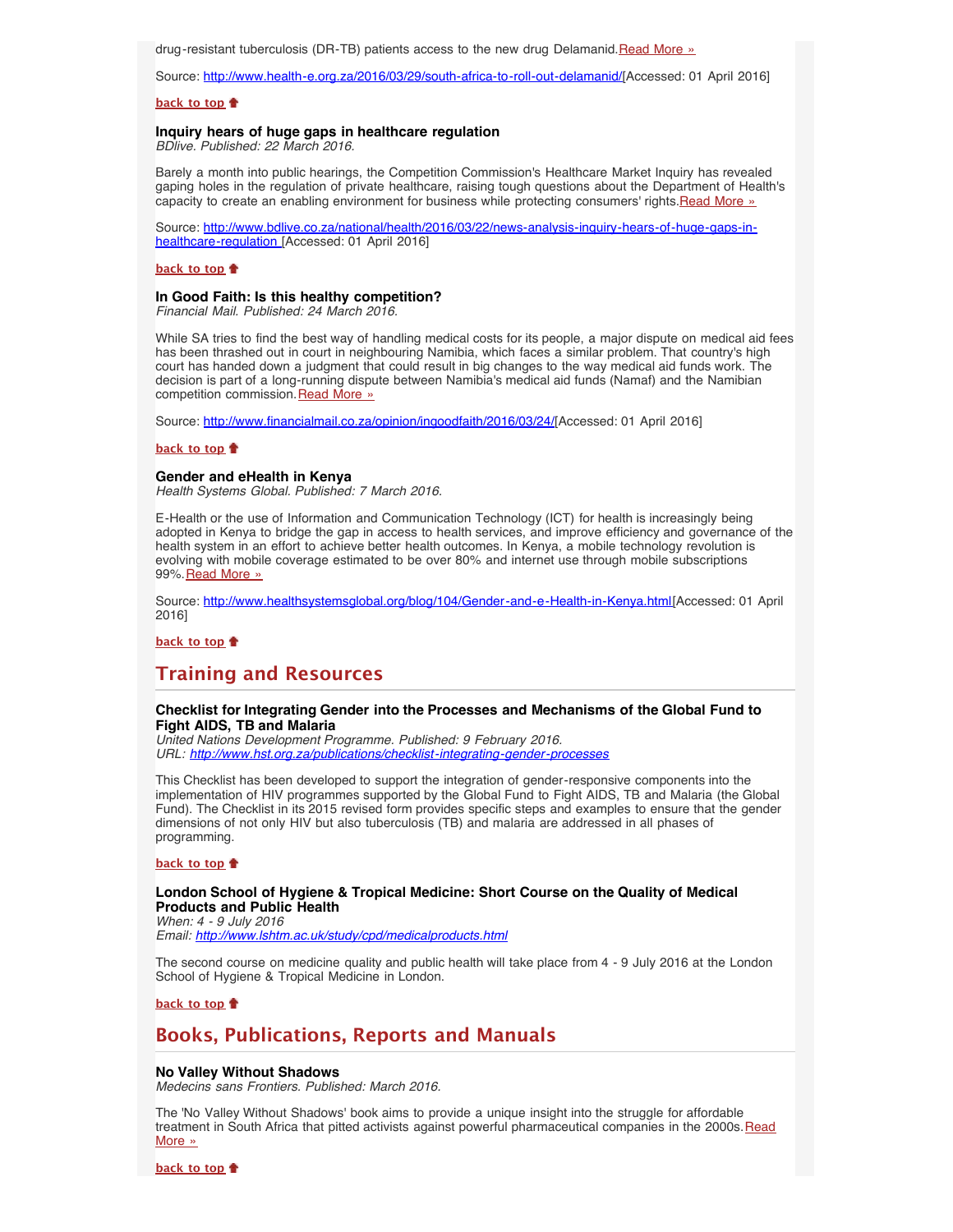## **Government Gazette 39815, Government Notice 254: Medicines and Related Substances Act, 1965 (Act No. 101 of 1965)**

*National Department of Health. Published: 15 March 2016.*

Updates to the Medicines Schedules were published by the Minister of Health on the recommendation of Medicines Control Council on 15 March 2016 as Government Notice 254 in the Government Gazette 39815. [Read More »](http://www.hst.org.za/publications/government-gazette-39815-government-notice-254-medicines-and-related-substances-act-196)

#### **[back to top](#page-0-3)**

#### <span id="page-3-0"></span>**DR-TB Drugs Under the Microscope: 4th edition** *Medecins sans Frontiers. Published: 2016.*

This Medecins sans Frontiers report - now in its fourth edition - analyses the barriers and factors affecting

access to treatment regimens for drug-resistant tuberculosis (DR-TB), including new and repurposed drugs. We provide detailed pricing profiles of key DR-TB drugs, using manufacturer responses to standardised questionnaires and the Global TB Drug Facility website. [Read More »](http://www.hst.org.za/publications/dr-tb-drugs-under-microscope-4th-edition)

**[back to top](#page-0-3)**

# <span id="page-3-1"></span>**Conferences and Events**

## **HST Conference 2016**

*When: 4-6 May 2016 Venue: Birchwood Conference Centre, Boksburg, Gauteng URL: [http://www.hstconference2016.org.za](http://www.hstconference2016.org.za/)*

Health Systems Trust (HST) is hosting a conference from 4-6 May 2016 at the Birchwood Conference Centre, Boksburg, Gauteng. Under the banner of *Strengthened health systems for sustainable development: sharing, supporting, synergising*, the event is designed to advance the global public health agenda in improving health outcomes.

## **[back to top](#page-0-3)**

## **Africa Health Conference 2016**

*When: 8 - 12 June 2016 Gallagher Convention Centre, Midrand, South Africa URL: <http://www.africahealthexhibition.com/home/>*

*Africa Health is the continent's largest healthcare exhibition and is a leading platform for the industry to meet, learn and do business. The exhibition takes place from 8 -10 June 2016 at the Gallagher Centre, Johannesburg, and will attract more than 7,000 healthcare professionals and host 500 of the world's leading healthcare suppliers, manufacturers and service providers.*

## **[back to top](#page-0-3)**

#### **International AIDS Conference**

*When: 18-22 July 2016 Venue: International Convention Centre, Durban, South Africa URL: <http://www.aids2016.org/>*

The International AIDS Conference is the premier gathering for those working in the field of HIV, as well as policy makers, persons living with HIV and other individuals committed to ending the pandemic. It is a chance to assess where we are, evaluate recent scientific developments and lessons learnt, and collectively chart a course forward

#### **[back to top](#page-0-3)**

#### **Nutrition Conference**

*When: 30 Aug 2016 - 2 Sept 2016 Venue: Cape Town URL: <http://www.wncapetown2016.com/>*

We take this opportunity to welcome you to World Nutrition Cape Town 2016, the 2nd edition of the World Public Health Nutrition Association's World Nutrition Congress, which is co-hosted by the University of the Western Cape in Cape Town, South Africa. This congress is taking place at a time of unprecedented challenges in population nutrition. The Global South is experiencing a rapid 'nutrition transition', where an increasing number of Southern countries are faced with a 'double burden' of malnutrition, with persisting high levels of chronic undernutrition and escalating rates of overweight and obesity, with their accompanying diseases. In the high-income countries, the obesity epidemic is well-established and increasingly affecting the poorest communities.

## **[back to top](#page-0-3)**

**Public Health Association of South Africa 2016 Conference** *When: 19 - 22 September 2016 Venue: East London Convention Centre email: [deon.salomo@mrc.ac.za](file:///Users/DTP/Desktop/deon.salomo@mrc.ac.za)*